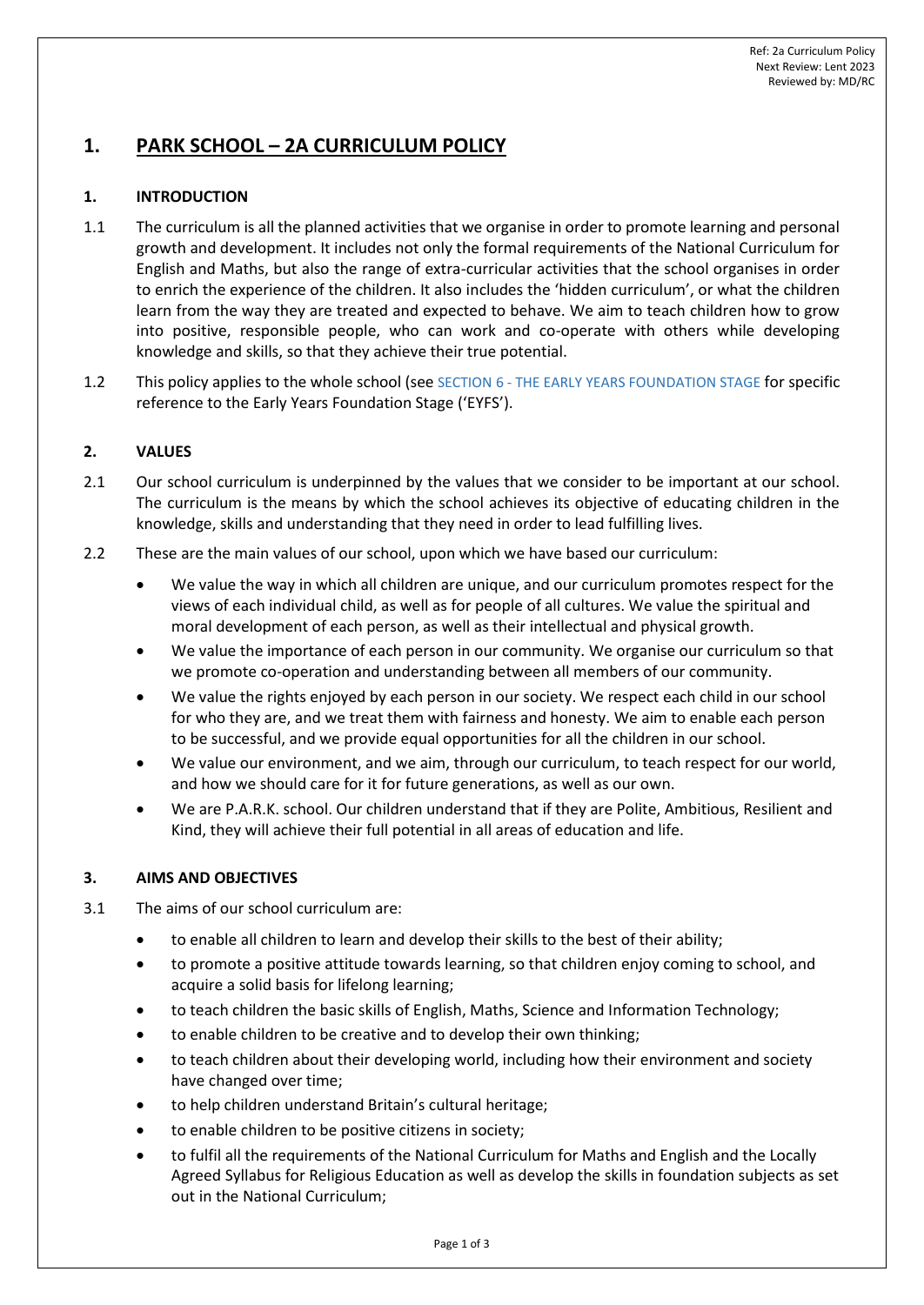- to teach children to have an awareness of their own spiritual development, and to understand right from wrong;
- to help children understand the importance of truth and fairness, so that they grow up committed to equal opportunities for all;
- to enable children to have respect for themselves and high self-esteem, and to be able to live and work co-operatively with others.

## **4. ORGANISATION AND PLANNING**

- 4.1 We plan our curriculum in two phases. The Headteacher and Director of Studies, together with the Subject Co-ordinators and class teachers are responsible for producing a long-term plan for each subject for each term through a themed curriculum. This indicates what themes are to be taught in each term, and to which groups of children. These are called Curriculum Forecasts. We review our long-term plan on an annual basis. A simplified version of each Curriculum Forecast is communicated to parents via the website.
- 4.2 We also have short term plans whereby class teachers work with their year group partner to record the learning objectives, teaching strategies, assessment opportunities and cross curricular links. Resources and lesson activities can also be recorded on these short-term plans where appropriate. Our short term plans are based on the National Curriculum framework for Key stages 1 and 2 in English and Maths with modification where it suits our children. Park School formats must be used for this planning which include reference to Spiritual, Moral, Social and Cultural (SMSC) links. Each class teacher with their phase team, maintain a planning folder which contains this planning and other documents in SharePoint.
- 4.3 Across the school we adopt a cross-curricular approach to our teaching and learning to help develop the children's depth and breadth of knowledge as set out in the National Curriculum. As a teaching staff, we have chosen one whole theme for each term. We have divided our year groups into three phases - Years 1 and 2, Years 3 and 4, and Years 5 and 6. Each of the three phases chooses a 'phase topic' for the term which fits with the whole school theme. The learning objectives in many of the subjects will be achieved by the pupils through work linked to the phase topic.
- 4.4 Work on each phase topic is woven around outstanding core texts, which form the basis for activities across a range of subjects. These subjects are grouped together on the class timetable as 'Topic' and they include English, History, Geography, Religious Education, Art, Design Technology and ICT. Working in this way helps us to engage our children and to develop their curiosity, independence and their love of learning.

#### **5. CHILDREN WITH SPECIAL NEEDS**

- 5.1 The curriculum in our school is designed to provide access and opportunity for all children who attend the school. If we think it necessary to adapt the curriculum to meet the needs of individual children, then we do so in consultation with parents of the child.
- 5.2 Our school does all it can to meet the individual needs of our children. We comply with the requirements set out in the SEND Code of practice May 2015 in providing for children with special needs. See the Park School Accelerated Learning Policy for more details.

# <span id="page-1-0"></span>**6. THE EARLY YEARS FOUNDATION STAGE**

- 6.1 The curriculum that we teach in the Reception classes (and in the Nursery) meets the requirements set out in the Statutory Framework for the Early Years Foundation Stage. Our curriculum planning focuses on the areas covered by the early learning goals and educational programmes as set out in the Framework, and on developing children's skills and experiences, as set out in this document.
- Page 2 of 3 6.2 Our school fully supports the principle that young children learn through play, and by engaging in well-